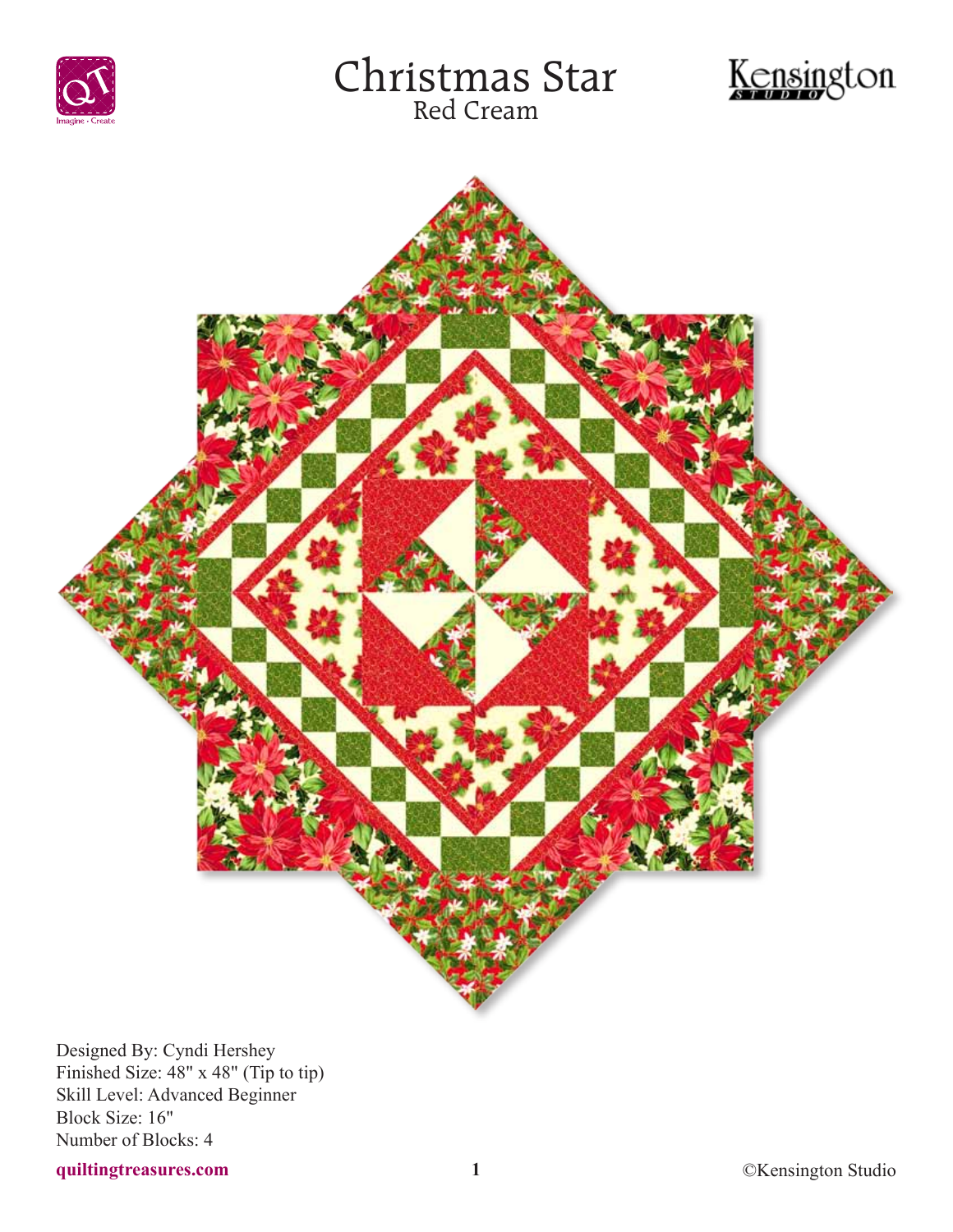





| <b>FABRIC REQUIREMENTS</b>                                                                                        |               |
|-------------------------------------------------------------------------------------------------------------------|---------------|
|                                                                                                                   |               |
| Design                                                                                                            | Yards         |
| 23298 R                                                                                                           | $\frac{3}{4}$ |
| 23300 E                                                                                                           | $\frac{5}{8}$ |
| 23299 R                                                                                                           | $\frac{5}{8}$ |
| 23297 E                                                                                                           | $\frac{1}{3}$ |
| 23299 F                                                                                                           | $\frac{1}{3}$ |
| 23295 E                                                                                                           | $\frac{1}{2}$ |
| 23299 F (Table<br>Cover Binding)<br>cut into five 21/2" strips                                                    | $\frac{1}{2}$ |
| 23299 F (Tree<br>Skirt Binding)<br>cut into six 21/2" strips.<br>Piece to make one<br>continuous binding<br>strip | $\frac{5}{8}$ |
| 54" x 54" piece of backing fabric (1½ yards)                                                                      |               |
| 54" x 54" piece of batting                                                                                        |               |
| Basic sewing supplies                                                                                             |               |

#### **Cutting Directions:**

*Note: A widthwise cut* **(WOF)** *is from selvage to selvage.*

#### **23298 R: Fabric A (holly print)** *Blocks:*

• Cut (1)  $7\frac{3}{4}$ " x WOF strip. Subcut (1)  $7\frac{3}{4}$ " square; subcut into (4) 7¾" quarter-square triangles (QST).

#### *Outer Triangles:*

• Cut (1) 17¼" square. Subcut into (4) quarter-square triangles.

### **23300 E: Fabric B (gold flecks print)** *Blocks:*

- Cut (1)  $7\frac{3}{4}$ " x WOF strip. Subcut (1)  $7\frac{3}{4}$ " square; subcut into (4) 7¾" quarter-square triangles (QST).
- Cut (3)  $2\frac{7}{8}$ " x WOF strips. Subcut (28)  $2\frac{7}{8}$ " squares; subcut into (56) 2 <sup>7/8</sup>" half-square triangles (HST).

### **23299 R: Fabric C (gold swirls on red print)** *Blocks:*

- Cut (1)  $7\frac{3}{8}$ " x WOF strips. Subcut (2)  $7\frac{3}{8}$ " squares; subcut into (4) 7<sup>3</sup>/<sub>8</sub>" half-square triangles (HST).
- Cut (8)  $1\frac{1}{4}$ " x WOF strips. Subcut (8)  $1\frac{1}{4}$ " x 21  $1/2$ " rectangles.

#### **23297 E: Fabric D (single poinsettia print)** *Blocks:*

• Cut (1)  $7\frac{3}{8}$ " x WOF strip. Subcut (4)  $7\frac{3}{8}$ " squares; subcut into (8) 7<sup>3</sup>/<sub>8</sub>" half-square triangles (HST).

## **23299 F: Fabric E (gold swirls on green print)**

• Cut (3) 2½" x **WOF** strips. Subcut (32) 2½" squares. *Table Cover:*

• Cut (5)  $2\frac{1}{2}$ " strips for binding.

#### *Tree Skirt:*

• Cut (6) 2½" strips for binding. *Note: Consider bias binding instead of straight binding to allow for ease around center circle.*

#### **23295 E: Fabric F (large poinsettia print)** *Blocks:*

• Cut (1) 13<sup>7</sup>/<sub>8</sub>" x **WOF** strips. Subcut (2) 13<sup>7</sup>/<sub>8</sub>" squares; subcut into (4) 13<sup>7</sup>/<sub>8</sub>" half-square triangles (HST).

## **Block Assembly:**

**1.** Unit 1. Referring to Diagram 1, sew one Fabric A QST to one Fabric B QST to make Unit 1 HST.





**Red/Cream**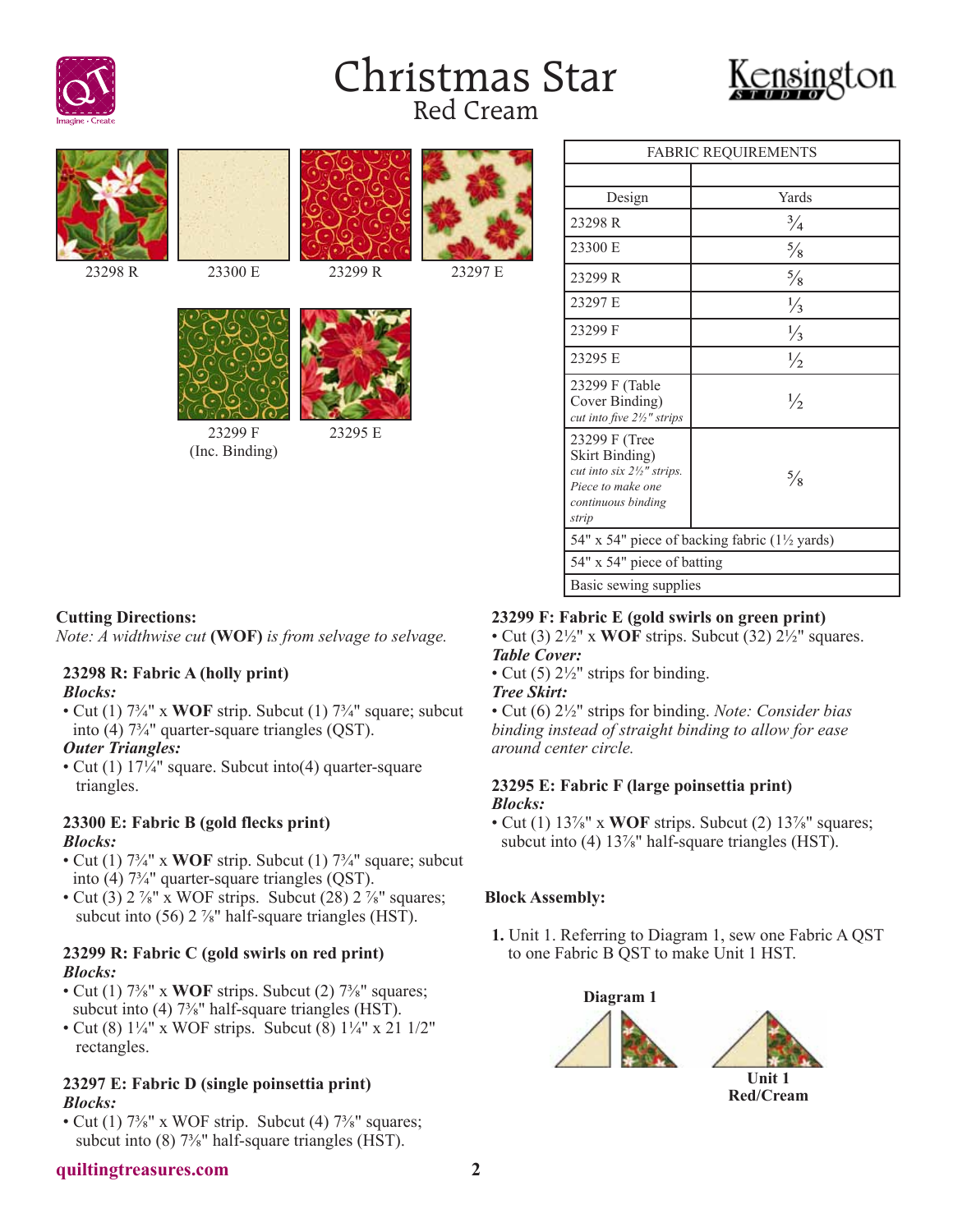



**2.** Unit 2. Referring to Diagram 2, sew one Fabric C 7⅜" HST to Unit 1.



**Unit 2 Red/Cream**

**3.** Unit 3. Referring to Diagram 3, noting orientation of Unit 2, sew one Fabric D 7<sup>3</sup>/<sub>8</sub>" HST to each side of Fabric C HST.

**Diagram 3**



**4.** Center Strip Unit. Following Diagram 4, sew one Fabric B  $2\frac{7}{8}$ " HST to one Fabric E  $2\frac{1}{2}$ " square to make Unit 1. Make a total of two Unit 1. Noting orientation of the pieces, sew one Fabric B 2⅞" HST to opposite sides of one Fabric E  $2\frac{1}{2}$ " square to make Unit 2 (see Diagram 4). Make a total of six Unit 2.



**5.** Referring to Diagram 5, sew units together, noting orientation of each Unit 1 at beginning and end of the strip.

**Diagram 5**



**6.** Referring to Diagram 6, center and sew one Fabric C 1¼" x 21½" rectangle to each side of the Center Strip. Extra fabric will extend beyond each end of the Center Strip. Using your ruler, trim Fabric C edges even with the Fabric E square edges.





**7.** Sew Center Strip to Unit 3 (see Diagram 7). Center and sew one Fabric F 13⅞" HST to opposite sides of the Center Strip. Block is completed. Make a total of (4)  $16\frac{1}{2}$ " blocks.



## **Quilt Center Assembly:**

## **Block Rows:**

*There are a total of two block rows. Each row will measure 16½" x 32½" when complete. Noting orientation of blocks in Diagram 8, sew two horizontal rows of two blocks each. Sew the two rows together to complete the Quilt Center (32½" x 32½").*